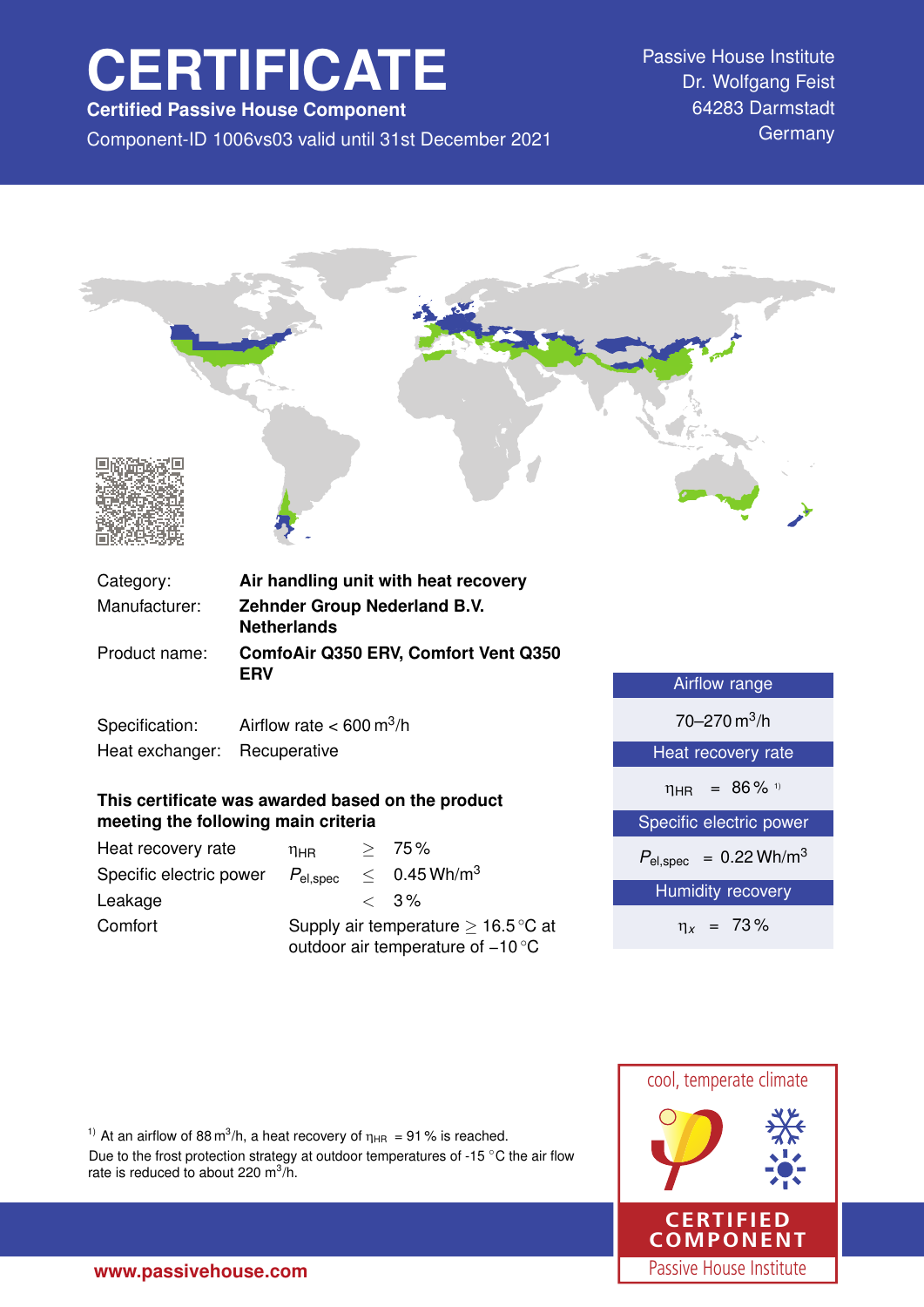## **Zehnder Group Nederland B.V.** Lingenstraat 2, 8028 PM Zwolle, Netherlands  $\hat{B}$  +31 38 429 6911 |  $\boxtimes$  [info@zehnder-systems.de](mailto:info@zehnder-systems.de) |  $\hat{B}$  <http://www.comfosystems.de> |

#### **Humidity recovery**

Indoor air humidity can be increased by using a system with moisture recovery in a cool, temperate climate, especially during the winter. These higher humidity levels will reduce evaporation from building elements and furniture during the heating period and thus have a positive effect on the building's heating demand. In order to account for this effect, the heat recovery efficiency is increased by a certain percentage, depending on the achieved level of moisture recovery.

> Humidity recovery η*<sup>x</sup>* = 73 %

In case the unit's moisture recovery rate is larger than 60% its airflow rate must be controlled based on the indoor air humidity, in order to prevent temporarily elevated humidity levels.

In order to provide humidity controlled air flow control, the unit is equipped with humidity sensors in all central air ducrts as standard. The nominal value for the extract air should be set to 55%.

Application of humidity recovery:

- In cool temperate climates, heat exchangers with moisture recovery should generally only be used if the moisture load inside the building is comparatively low (e.g. in a residential building with an occupancy rate significantly below the average).
- If moisture recovery  $> 60\%$  is to be used in a building with an average occupancy rate and typical use, the energy balance of the building is to be calculated with an increased airflow rate.

#### **Passive House comfort criterion**

A minimum supply air temperature of 16.5  $\degree$ C is not maintained at an outdoor air temperature of -10 ◦C. The installation of a heater coil for supply air heating is recommended.

#### **Efficiency criterion (heat recovery rate)**

The effective heat recovery rate is measured at a test facility using balanced mass flows of the outdoor and exhaust air. The boundary conditions for the measurement are documented in the testing procedure.

$$
\eta_{HR} = \frac{(\theta_{ETA} - \theta_{EHA}) + \frac{P_{el}}{\dot{m} \cdot c_p}}{(\theta_{ETA} - \theta_{ODA})} + 0.08 \cdot \eta_x
$$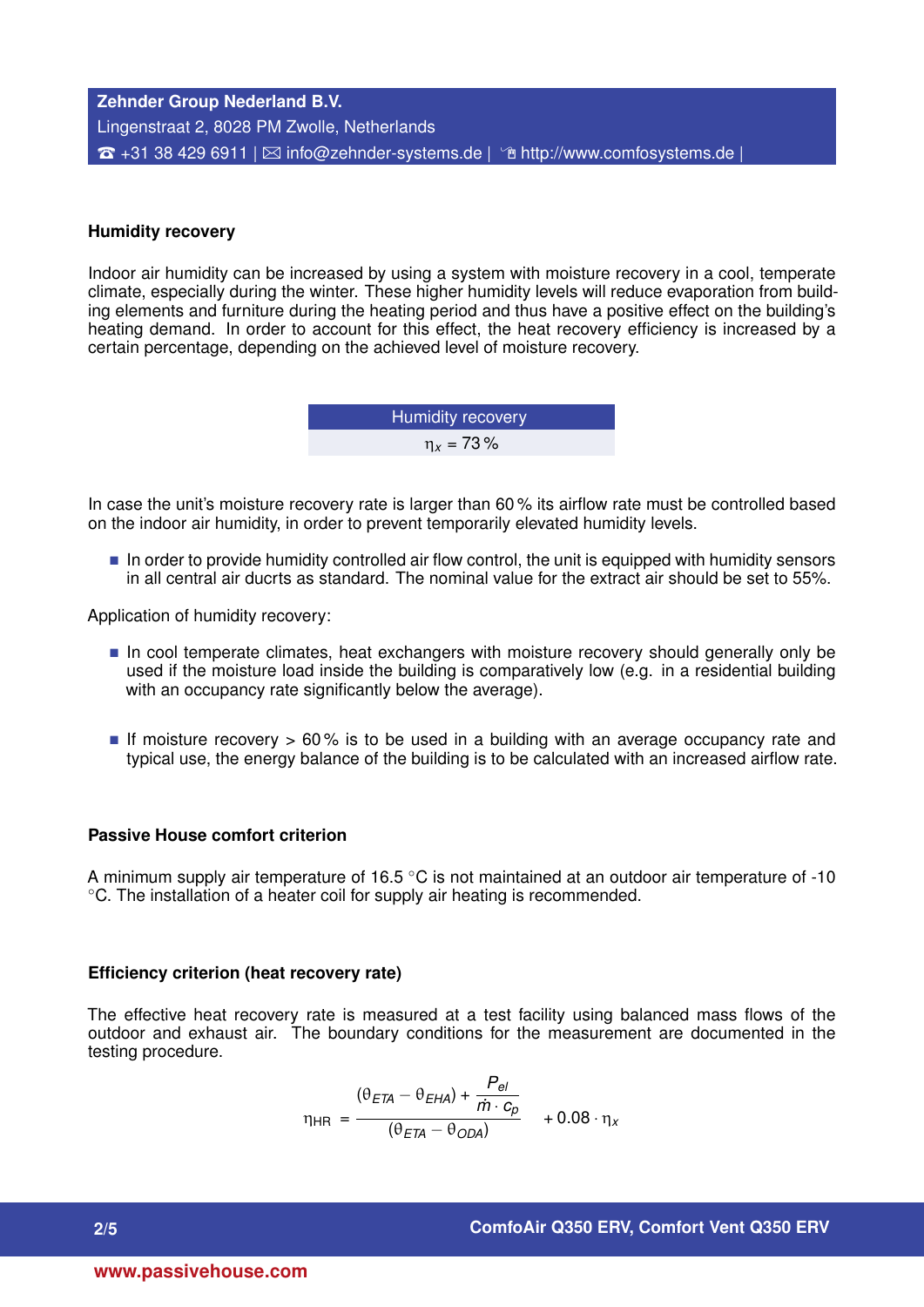**With** 

- $\eta_{HR}$  Heat recovery rate in %
- θ*ETA* Extract air temperature in ◦C
- θ*EHA* Exhaust air temperature in ◦C
- θ*ODA* Outdoor air temperature in ◦C
- *P*el Electric power in W
- *m˙* Mass flow in kg/h
- $c_p$  Specific heat capacity in W h/(kg K)
- η*<sup>x</sup>* Humidity recovery in %

for  $\eta_x \ge 60$ %, the heat recovery increase  $(0.08 \cdot \eta_x)$  is limited to a maximum of 4.80%

Heat recovery rate  $\eta_{HR}$  = 86%

## **Efficiency criterion (electric power)**

The overall electrical power consumption of the device is measured at the test facility at an external pressure of 100 Pa (50 Pa, respectively, for the intake and outlet). This includes the general electrical power consumption for operation and control but not for frost protection.

$$
Specific electric power
$$
  

$$
P_{el,spec} = 0.22 Wh/m^3
$$

## **Efficiency ratio**

The efficiency ratio provides information about the overall energy performance of the respective ventilation unit. It specifies the achieved reduction in ventilation heat losses by using a ventilation unit with heat recovery rather than without.

**EXECUTE:** 
$$
\epsilon_{\text{L}} = 0.76
$$

## **Leakage**

The leakage airflow must not exceed 3 % of the average airflow of the unit's operating range.

| Internal leakage | <b>External leakage</b> |
|------------------|-------------------------|
| $0.39\%$         | $0.28\%$                |

#### **Settings and airflow balance**

It must be possible to adjust the balance of airflows at the unit itself (either between the exhaust and the outdoor airflows or between the supply and the extract airflows, if the unit is respectively placed inside or outside of the insulated thermal envelope of the building).

- This unit is certified for airflow rates of  $70-270$  m<sup>3</sup>/h.
- $\blacksquare$  Balancing the airflow rates of the unit is possible.
- The user should have at least all the following setting options: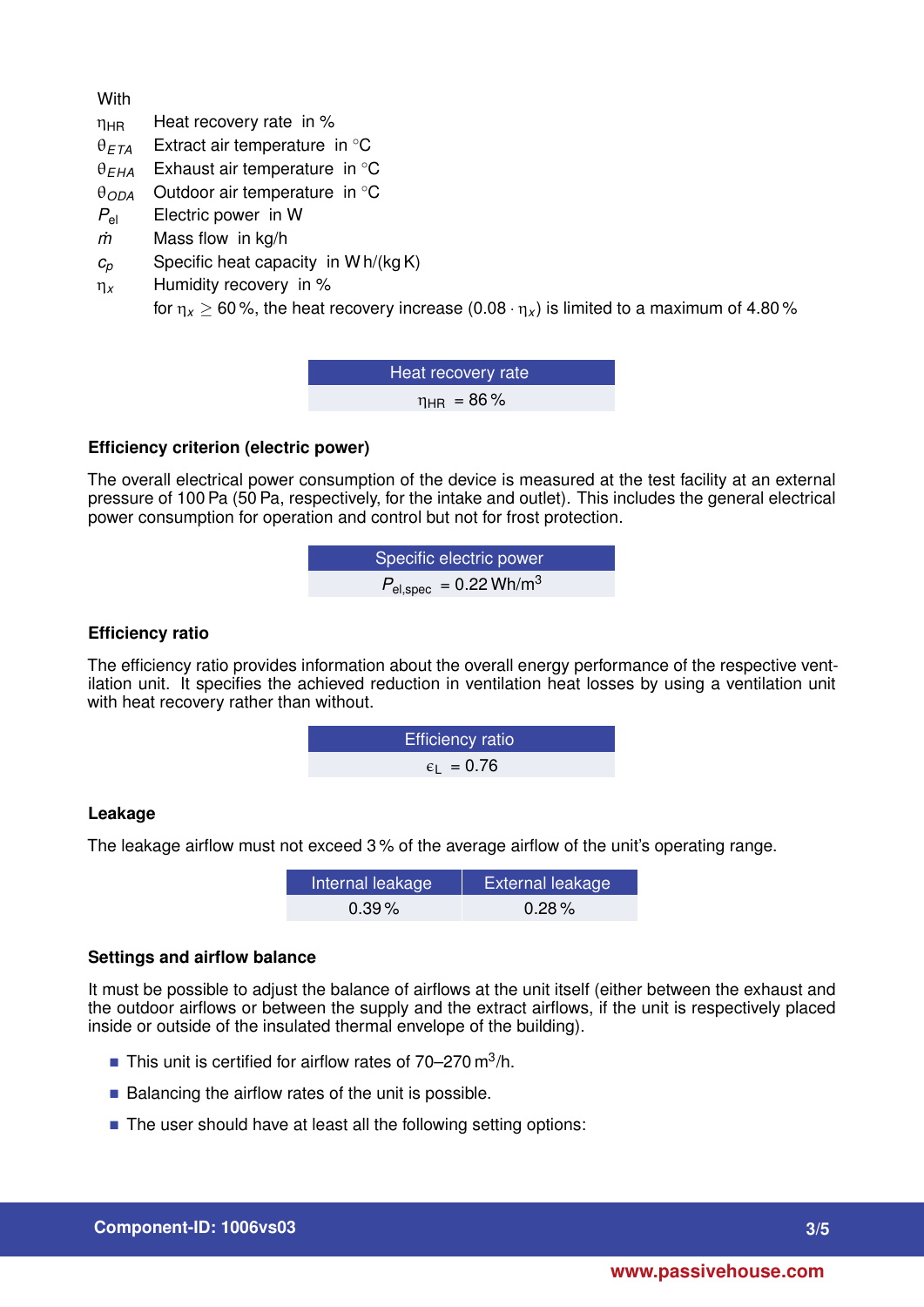- $\checkmark$  Switching the system on and off.
- $\checkmark$  Synchronized adjustment of the supply and extract airflows to basic ventilation (70–80%), standard ventilation (100 %) and increased ventilation (130 %) with a clear indication of the current setting.
- $\blacksquare$  The device has a standby power consumption of 1.30 W. The target value of 1 W was exceeded. The device should be equipped with an additional external switch so that it can be disconnected from the mains, if required.
- After a power failure, the device will automatically resume operation.

## **Acoustical testing**

The required limit for the sound power level of the device is 35 dB(A) in order to limit the sound pressure level in the installation room. The sound level target value of less than 25 dB(A) in living spaces and less than 30 dB(A)in functional spaces must be ensured by installing commercial silencers.The following sound power levels are met at an airflow rate of 273 m $^3$ /h:

|                          | Duct         |              |              |              |
|--------------------------|--------------|--------------|--------------|--------------|
| <b>Device</b><br>Outdoor | Supply air   | Extract air  | Exhaust air  |              |
| $43.0$ dB(A)             | $39.2$ dB(A) | 52.1 $dB(A)$ | $39.2$ dB(A) | $51.6$ dB(A) |

- The unit does not fulfil the requirements for the sound power level. The unit must therefore be installed acoustically separated from living areas.
- One example of suitable silencers for supply and extract air ducts is mentioned in the detailed test report or can be obtained from the manufacturer. It is recommended to identify suitable silencers for each individual project.

#### **Indoor air quality**

This unit is to be equipped with the following filter qualities:

| Outdoor air filter | Extract air filter |
|--------------------|--------------------|
| ISO ePM1 50%       | ISO Coarse 60%     |

On the outdoor air side, the filter efficiency of ISO ePM1 50% (F7 according to EN 779) or better is recommended. For the extract air side, a filter efficiency of at least ISO Coarse 60% (G4 according to EN 779) is recommended. If not in standard configuration, the recommended filter is available as an accessory part.

## **Frost protection**

Appropriate measures should be taken to prevent the heat exchanger and optional downstream hydraulic heater coil from getting damaged by frost during extreme winter temperatures (−15 ◦C). It must be ensured that the unit's ventilation performance is not affected during frost protection cycles.

- Frost protection of the heat exchanger:
	- $\checkmark$  In order to protect the heat exchanger from freezing, the unit can optionally be equipped with an electrical preheater of 1.7 kW. The pre heating power is controlled depending on the outdoor air- and supply air temperature. In the measurement the preheater was acvitated at an outdoor air temperature of about -12.7  $\degree$ C. Due to the frost protection strategy, the air flow rate will be reduced to about 220 m<sup>3</sup>/h at an outdoor air temperature of -15 °C. In order to ensure the upper air flow rate of 270 m<sup>3</sup>/h even at an outdoor air temperatur of -15 °C, an additional preheater power or a post-heater is recommended.